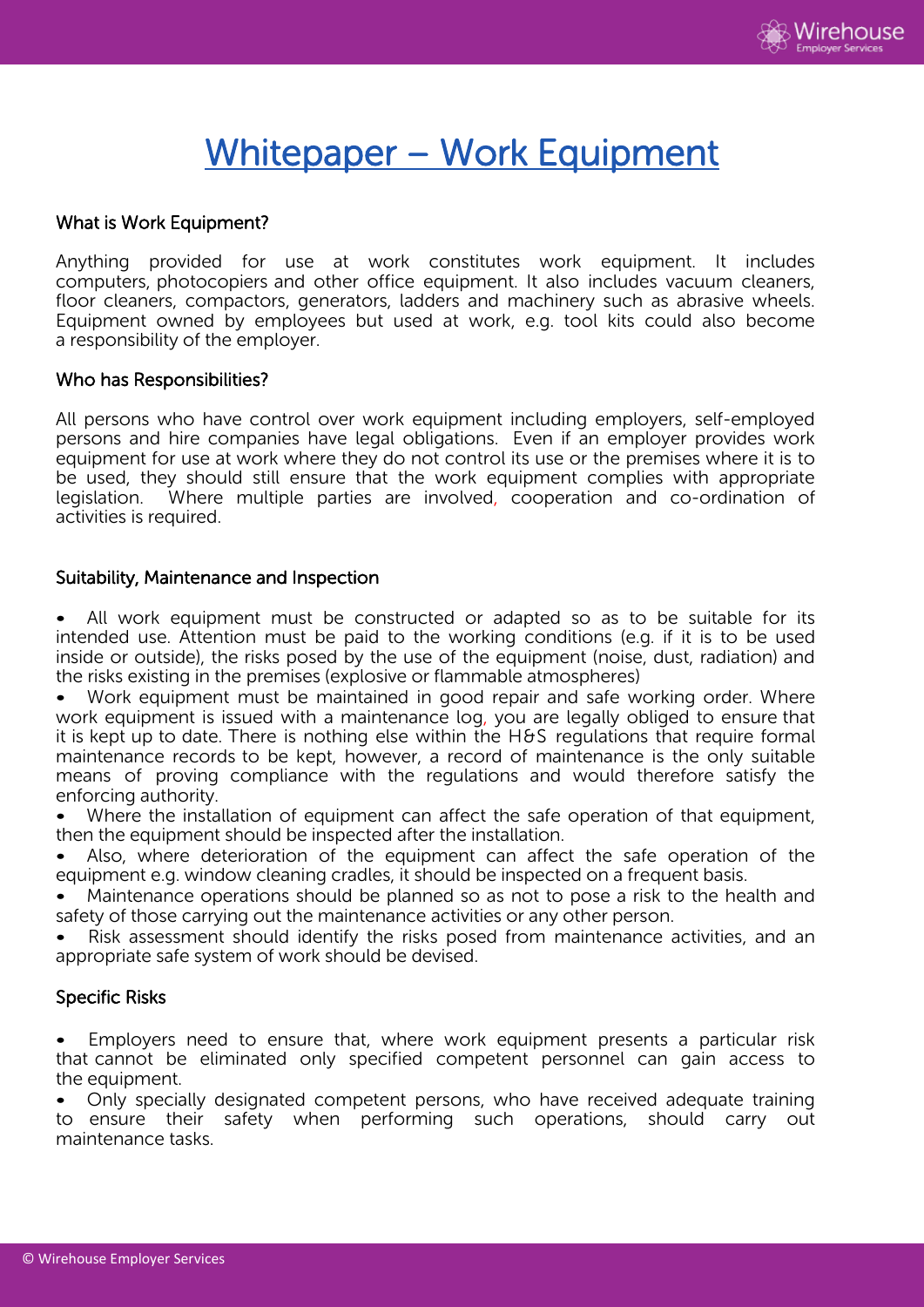

## Information, Instruction and Training

Every employer shall ensure that all persons who use work equipment have received adequate training for purposes of health and safety. Employers should:

a). Evaluate the existing competence of employees to operate the full range of work equipment that they will use.

b). Evaluate the competence they need to manage or supervise the use of work equipment.

c).Train the employee to make up any shortfall between their competence and that required to carry out the work with due regard to health and safety.

## Conformity with EC Requirements

If work equipment is subject to one or more European Product Directives, it must comply with these before it can be used.

• For machinery, this means that equipment first supplied after the start of 1995 must comply with the Machinery Directive and carry a CE mark before it can be put into service.

It is illegal to  $supply$  equipment that does not comply and it is illegal to use such equipment at work.

#### Dangerous Parts of Machinery

Measures must be taken to prevent access to dangerous parts of machinery. A hierarchy of measures is outlined below to achieve this. The measures are ranked in the order they should be implemented, where practicable, to achieve an adequate level of protection:

- Fixed enclosing guards
- Other guards or protection devices such as interlocked guards and pressure mats
- Protection appliances such as jigs, holders and push-sticks
- Provision of information, instruction, training and supervision

There are identified specific hazards that should be eliminated, or where that is not practicable, should be adequately controlled. Measures must be taken to prevent against injury from very hot or very cold parts of work equipment.

#### Specific Requirements for Machines with Control Systems

All controls to start machinery should have a deliberate action  $-$  changes in the mode of operation should only be permissible by use of an access code or key.

Where appropriate, all work equipment must have readily accessible controls to bring them to a safe condition in a safe manner (stop controls) – these should have priority over start controls.

At least one emergency stop control should be provided except in situations where its operation would not lessen the risk.

All controls should be easy to access, clearly visible and identifiable.

# Isolation from Sources of Energy

It must be possible to isolate the equipment from energy sources for cleaning and maintenance operations.

#### Stability and Lighting

Equipment must be stable and ambient lighting conditions must be sufficient to avoid risks.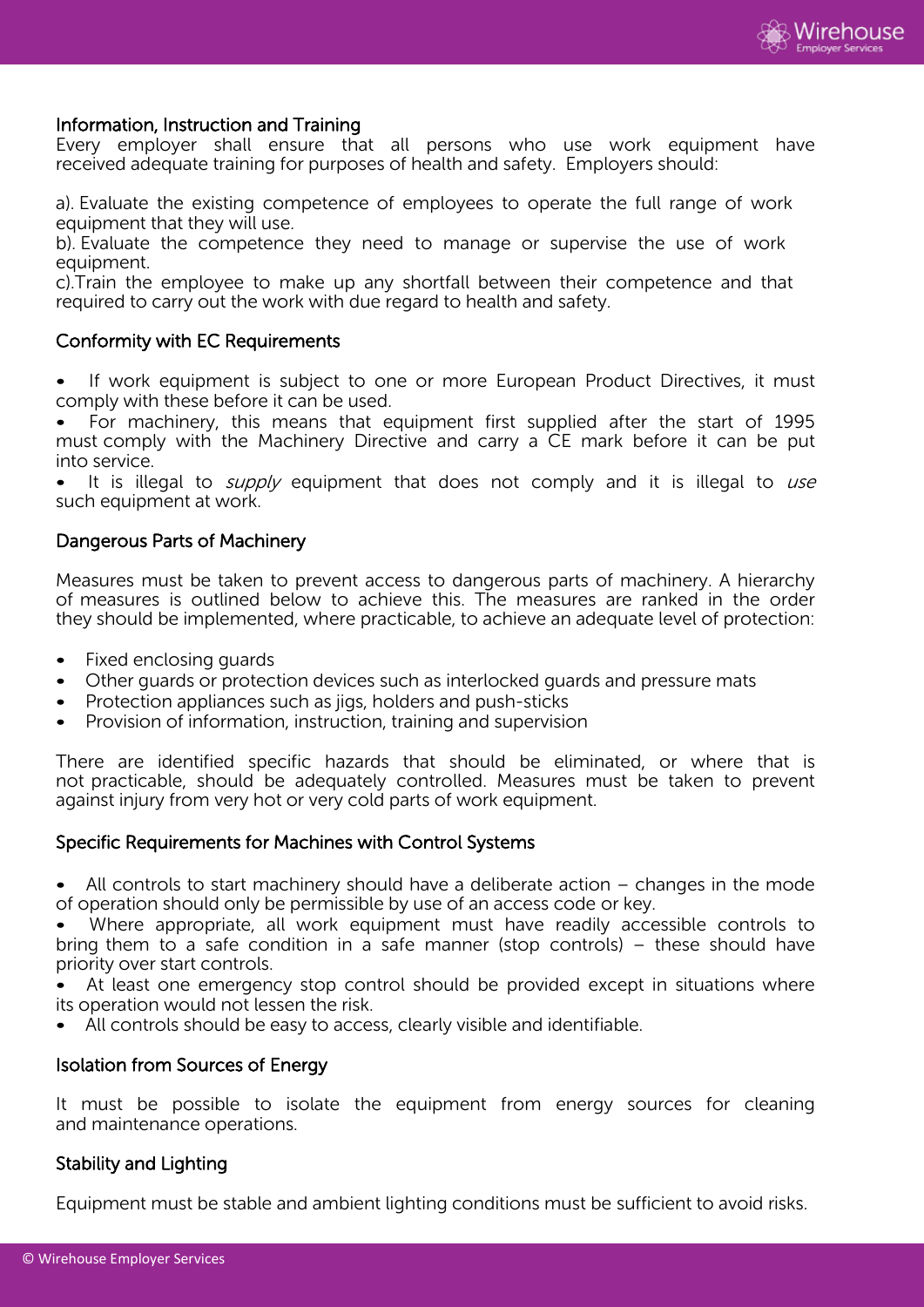

# Markings and Warnings

• Any markings must be clear and unambiguous.

• After all the risks have been addressed, as far as is reasonable; any remaining dangers should be highlighted with audible or visible warnings to ensure that the equipment can be used safely.

# Mobile Equipment

Mobile equipment is any work equipment which is transported between locations or carries out work whilst moving. It includes towed and self-propelled equipment and any attachments. In addition to general requirements, specific measures are to be taken when using mobile equipment:

a). Persons must not be carried unless suitable provision has been made, and they are

protected from other risks to their safety i.e. from wheels or tracks - protection may be required from the danger of falling objects.

b). Restraint systems to ensure that persons are not injured if there is a risk of being thrown from the equipment.

c). Roll-over protection may be needed if there is a risk from a 180 degree/ greater roll-over.

## Maintenance of Work Equipment

There are four main questions to consider when preparing a maintenance regime for your work equipment, these are:

1. How often and for how long is the equipment being used for?

2. In what type of environment is the equipment being used in, e.g. outdoors, indoors, dusty environments?

3. How is the equipment being used, e.g. for the same type of task or for a variety of operations?

4. What is the risk to health and safety if a failure or malfunction of the equipment occurs?

The answers to these four questions will determine how often the equipment needs to be checked. The extent and complexity of maintenance can vary substantially from simple checks on basic equipment to integrated programmes for complex plant. In all circumstances, for maintenance to be effective it needs to be targeted at the parts of work equipment where failure or deterioration could lead to health and safety risks.

#### A number of maintenance management techniques could be used:

a) Planned preventive

- b) Condition-based
- c) Breakdown

Appropriate techniques should be selected through risk assessment and used independently or in combination to address the risks involved.

Simple hand tools usually require minimal maintenance but could require repair or replacement at intervals. More complex powered equipment will normally be accompanied by a manufacturer's maintenance manual, which specifies routine and special maintenance procedures to be carried out at particular intervals. Some of the procedures will be necessary to keep the equipment in working order; others will be required for safety reasons. It should be remembered that different maintenance management techniques have different benefits.